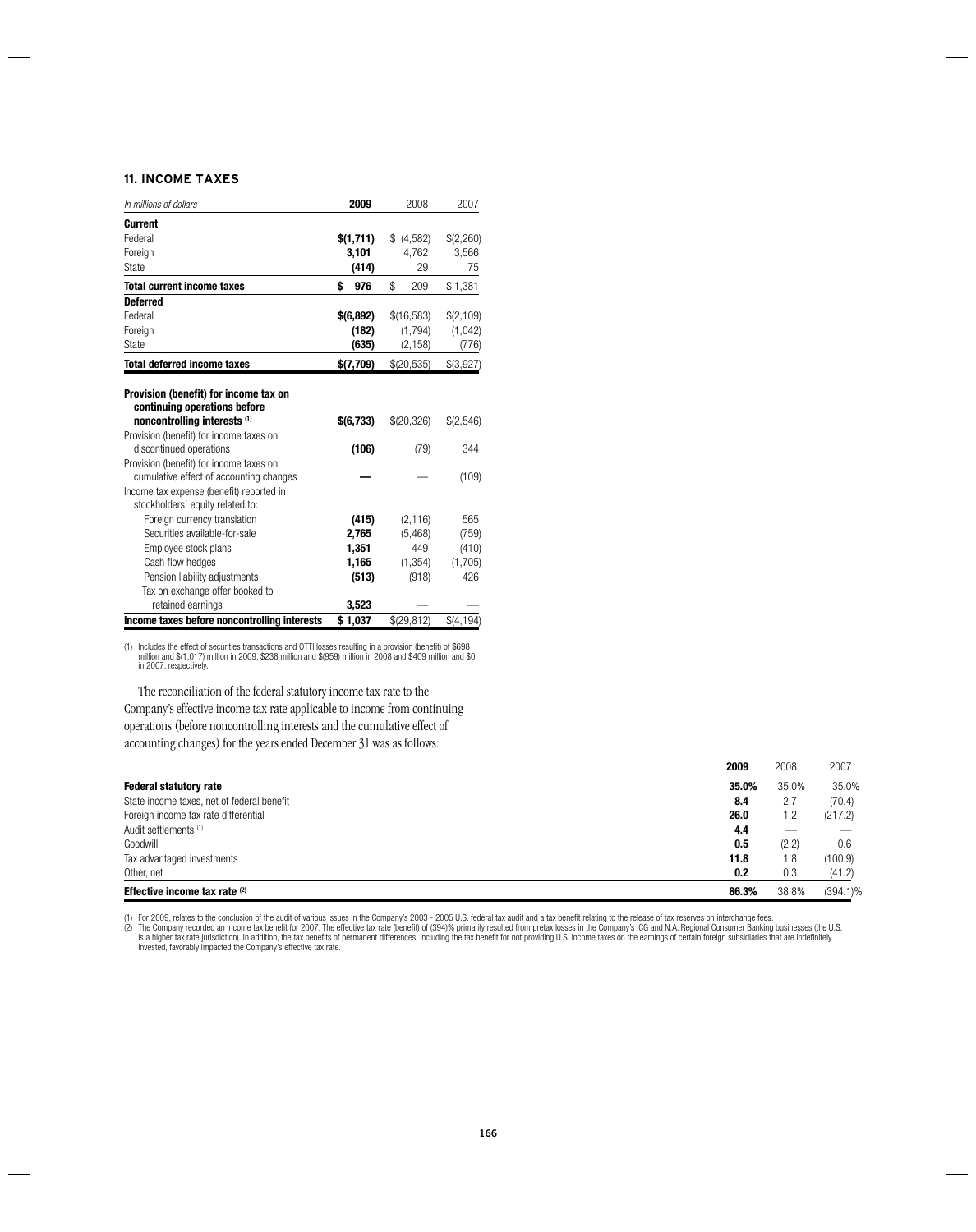Deferred income taxes at December 31 related to the following:

| In millions of dollars                             | 2009       | 2008      |
|----------------------------------------------------|------------|-----------|
| <b>Deferred tax assets</b>                         |            |           |
| Credit loss deduction                              | \$14,987   | \$11,242  |
| Deferred compensation and employee benefits        | 3,626      | 4,367     |
| Restructuring and settlement reserves              | 794        | 1,134     |
| Unremitted foreign earnings                        | 7,140      | 4,371     |
| Investments                                        |            | 5,312     |
| Cash flow hedges                                   | 1,906      | 3.071     |
| Tax credit and net operating loss carryforwards    | 20,787     | 18,424    |
| Intangibles                                        | 1,598      |           |
| Other deferred tax assets                          | 1,753      | 4,158     |
| Gross deferred tax assets                          | \$52,591   | \$52,079  |
| Valuation allowance                                |            |           |
| Deferred tax assets after valuation allowance      | \$52,591   | \$52,079  |
| <b>Deferred tax liabilities</b>                    |            |           |
| Investments                                        | \$(1,863)  | \$        |
| Deferred policy acquisition costs                  |            |           |
| and value of insurance in force                    | (791)      | (805)     |
| Fixed assets and leases                            | (677)      | (2,209)   |
| Interest related items                             | (683)      | (543)     |
| Intangibles                                        |            | (2,365)   |
| Credit valuation adjustment on Company-issued debt | (264)      | (1, 473)  |
| Other deferred tax liabilities                     | (2,261)    | (215)     |
| Gross deferred tax liabilities                     | \$ (6,539) | \$(7,610) |
| Net deferred tax asset                             | \$46,052   | \$44,469  |

The following is a roll-forward of the Company's unrecognized tax benefits.

| In millions of dollars                                   | 2009    | 2008    | 2007    |
|----------------------------------------------------------|---------|---------|---------|
| Total unrecognized tax benefits at January 1,            | \$3.468 | \$3,698 | \$3.144 |
| Net amount of increases for current year's tax positions | 195     | 254     | 1.100   |
| Gross amount of increases for prior years' tax positions | 392     | 252     | 120     |
| Gross amount of decreases for prior years' tax positions | (870)   | (581)   | (341)   |
| Amounts of decreases relating to settlements             | (104)   | (21)    | (349)   |
| Reductions due to lapse of statutes of limitation        | (12)    | (30)    | (50)    |
| Foreign exchange, acquisitions and dispositions          | 10      | (104)   | 74      |
| Total unrecognized tax benefits at December 31,          | \$3.079 | \$3.468 | \$3.698 |

Total amount of unrecognized tax benefits at December 31, 2009, 2008 and 2007 that, if recognized, would affect the effective tax rate are \$2.2 billion, \$2.4 billion and \$1.9 billion, respectively. The remainder of the uncertain tax positions have offsetting amounts in other jurisdictions or are temporary differences.

Interest and penalties (not included in the "unrecognized tax benefits" above) are a component of the *Provision for income taxes*.

|                                                                       | 2009          |            | 2008   |            | 2007   |            |
|-----------------------------------------------------------------------|---------------|------------|--------|------------|--------|------------|
| In millions of dollars                                                | <b>Pretax</b> | Net of tax | Pretax | Net of tax | Pretax | Net of tax |
| Total interest and penalties in the balance sheet at January 1,       | \$ 663        | \$420      | \$618  | \$389      | \$532  | \$335      |
| Total interest and penalties in the statement of operations           | (250)         | (154)      | 114    |            | 93     | 58         |
| Total interest and penalties in the balance sheet at December 31. (1) | 370           | 239        | 663    | 420        | 618    | 389        |

(1) Includes \$9 million for foreign penalties.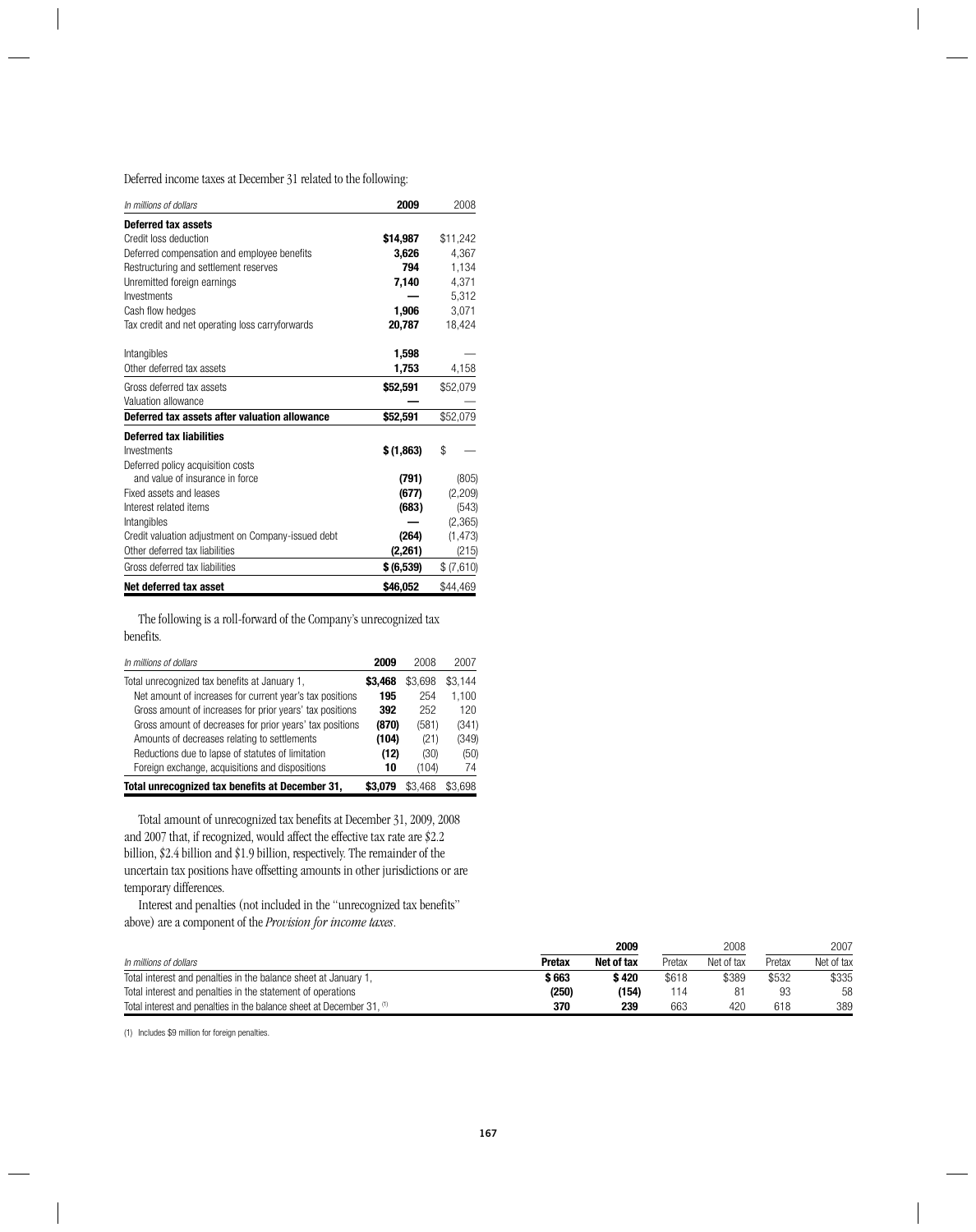The Company is currently under audit by the Internal Revenue Service and other major taxing jurisdictions around the world. It is thus reasonably possible that significant changes in the gross balance of unrecognized tax benefits may occur within the next 12 months but the Company does not expect such audits to result in amounts that would cause a significant change to its effective tax rate, other than the following item. The Company expects to conclude the IRS audit of its U.S. Federal consolidated income tax returns for the years 2003-2005 within the next 12 months. The gross uncertain tax positions at December 31, 2009 for the items expected to be resolved is approximately \$66 million plus gross interest of \$10 million. The potential tax benefit to continuing operations could be approximately \$72 million.

The following are the major tax jurisdictions in which the Company and its affiliates operate and the earliest tax year subject to examination:

| <b>Jurisdiction</b>     | Tax year |
|-------------------------|----------|
| <b>United States</b>    | 2003     |
| Mexico                  | 2008     |
| New York State and City | 2005     |
| United Kingdom          | 2007     |
| Japan                   | 2006     |
| <b>Brazil</b>           | 2005     |
| Singapore               | 2003     |
| Hong Kong               | 2004     |
| Ireland                 | 2005     |

Foreign pretax earnings approximated \$6.8 billion in 2009, \$10.3 billion in 2008, and \$9.1 billion in 2007 (\$0.6 billion loss, \$4.4 billion profit, and \$0.8 billion profit of which, respectively, are in discontinued operations). As a U.S. corporation, Citigroup and its U.S. subsidiaries are subject to U.S. taxation currently on all foreign pretax earnings earned by a foreign branch. Pretax earnings of a foreign subsidiary or affiliate are subject to U.S. taxation when effectively repatriated. The Company provides income taxes on the undistributed earnings of non-U.S. subsidiaries except to the extent that such earnings are indefinitely invested outside the United States. At December 31, 2009, \$27.3 billion of accumulated undistributed earnings of non-U.S. subsidiaries were indefinitely invested. At the existing U.S. federal income tax rate, additional taxes (net of U.S. foreign tax credits) of \$7.4 billion would have to be provided if such earnings were remitted currently. The current year's effect on the income tax expense from continuing operations is included in the "Foreign income tax rate differential" line in the reconciliation of the federal statutory rate to the Company's effective income tax rate.

Income taxes are not provided for on the Company's savings bank base year bad debt reserves that arose before 1988 because under current U.S. tax rules such taxes will become payable only to the extent such amounts are distributed in excess of limits prescribed by federal law. At December 31, 2009, the amount of the base year reserves totaled approximately \$358 million (subject to a tax of \$125 million).

The Company has no valuation allowance on deferred tax assets at December 31, 2009 and December 31, 2008.

*In billions of dollars*

|                                          | <b>DTA Balance</b> | <b>DTA Balance</b>       |
|------------------------------------------|--------------------|--------------------------|
| <b>Jurisdiction/Component</b>            | December 31, 2009  | <b>December 31, 2008</b> |
| <b>U.S. Federal</b>                      |                    |                          |
| Net Operating Loss (NOL)                 | \$5.8              | \$4.6                    |
| Foreign Tax Credit (FTC)                 | 12.0               | 10.5                     |
| General Business Credit (GBC)            | 1.2                | 0.6                      |
| <b>Future Tax Deductions and Credits</b> | 17.5               | 19.9                     |
| <b>Other</b>                             | 0.5                | 0.9                      |
| Total U.S. Federal                       | \$36.3             | \$36.5                   |
| <b>State and Local</b>                   |                    |                          |
| New York NOLs                            | \$0.9              | 1.2<br>\$                |
| Other State NOLs                         | 0.4                | 0.4                      |
| <b>Future Tax Deductions</b>             | 3.0                | 2.7                      |
| <b>Total State and Local</b>             | \$4.3              | \$4.3                    |
| Foreign                                  |                    |                          |
| APB 23 Subsidiary NOLs                   | 0.7                | 0.2                      |
| Non-APB 23 Subsidiary NOLs               | 0.4                | 0.9                      |
| <b>Future Tax Deductions</b>             | 4.4                | 2.6                      |
| <b>Total Foreign</b>                     | \$5.5              | \$3.7                    |
| Total                                    | \$46.1             | \$44.5                   |

The following table summarizes the amounts of tax carryforwards and their expiry dates as of December 31, 2009:

| in diliions of dollars<br><b>Year of Expiration</b>  | Amount    |
|------------------------------------------------------|-----------|
| U.S. foreign tax credit carryforwards                |           |
| 2016                                                 | \$0.4     |
| 2017                                                 | 5.1       |
| 2018                                                 | 5.3       |
| 2019                                                 | 1.2       |
| Total U.S. foreign tax credit carryforwards          | \$12.0    |
| U.S. Federal net operating loss (NOL) carryforwards  |           |
| 2028                                                 | 9.2<br>\$ |
| 2029                                                 | 5.4       |
| Total U.S. Federal NOL carryforwards <sup>(1)</sup>  | \$14.6    |
| <b>New York State NOL carryforwards</b>              |           |
| 2028                                                 | \$10.7    |
| 2029                                                 | 1.2       |
| Total New York State NOL carryforwards (1)           | \$11.9    |
| <b>New York City NOL carryforwards</b>               |           |
| 2028                                                 | \$3.7     |
| 2029                                                 | 1.2       |
| Total New York City NOL carryforwards <sup>(1)</sup> | \$4.9     |

(1) Pretax.

*In billions of dollars*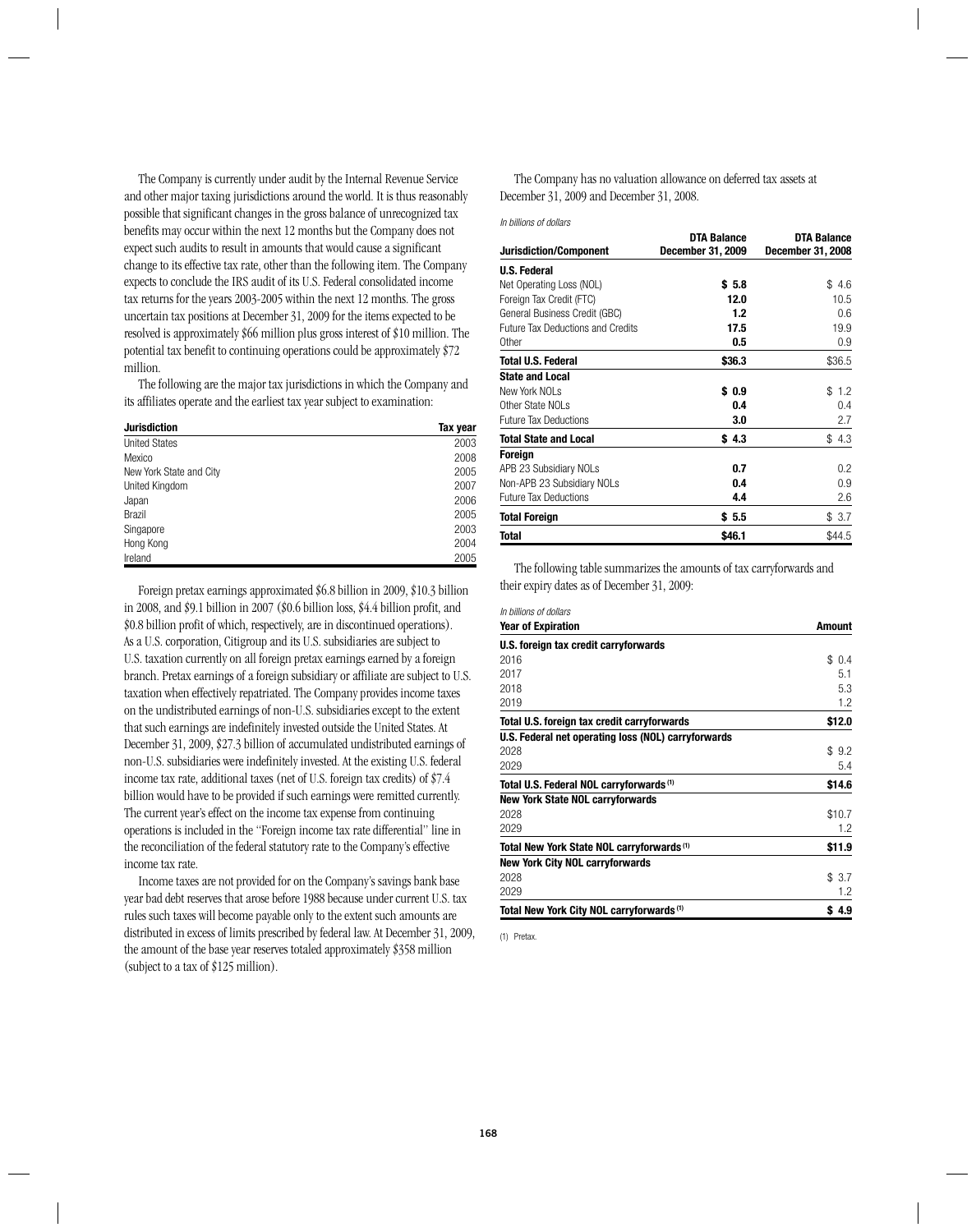With respect to the New York NOLs, the Company has recorded a net deferred tax asset of \$0.9 billion, along with less significant net operating losses in various other states for which the Company has recorded a deferred tax asset of \$0.4 billion and which expire between 2012 and 2029. In addition, the Company has recorded deferred tax assets in foreign subsidiaries, for which an assertion has been made that the earnings have been indefinitely reinvested, for net operating loss carryforwards of \$607 million (which expire 2012 - 2019) and \$69 million (with no expiration).

Although realization is not assured, the Company believes that the realization of the recognized net deferred tax asset of \$46.1 billion is more likely than not based on expectations as to future taxable income in the jurisdictions in which the DTAs arise and available tax planning strategies, as defined in ASC 740, *Income Taxes*, (formerly SFAS 109) that could be implemented if necessary to prevent a carryforward from expiring. Included in the net U.S. Federal DTA of \$36.3 billion are \$5 billion in DTLs that will reverse in the relevant carryforward period and may be used to support the DTA , and \$0.5 billion in compensation deductions, which reduced additional paid-in capital in January, 2010 and for which no adjustment was permitted to such DTA at December 31, 2009 because the related stock compensation was not yet deductible to the Company. In general, the Company would need to generate approximately \$86 billion of taxable income during the respective carryforward periods to fully realize its U.S. Federal, state and local DTAs.

As a result of the recent losses incurred, the Company is in a threeyear cumulative pretax loss position at December 31, 2009. A cumulative loss position is considered significant negative evidence in assessing the realizability of a DTA. The Company has concluded that there is sufficient positive evidence to overcome this negative evidence. The positive evidence includes two means by which the Company is able to fully realize its DTA. First, the Company forecasts sufficient taxable income in the carryforward period, exclusive of tax planning strategies, even under stressed scenarios. Secondly, the Company has sufficient tax planning strategies, including potential sales of businesses and assets, in which it could realize the excess of appreciated value over the tax basis of its assets, in an amount sufficient to fully realize its DTA. The amount of the DTA considered realizable, however, could be significantly reduced in the near term if estimates of future taxable income during the carryforward period are significantly lower than forecasted due to deterioration in market conditions.

Based upon the foregoing discussion, as well as tax planning opportunities and other factors discussed below, the U.S. Federal and New York State and City net operating loss carryforward period of 20 years provides enough time to utilize the DTAs pertaining to the existing net operating loss carryforwards and any NOL that would be created by the reversal of the future net deductions which have not yet been taken on a tax return.

The U.S. foreign tax credit carryforward period is 10 years. In addition, utilization of foreign tax credits in any year is restricted to 35% of foreign source taxable income in that year. Further, overall domestic losses that the Company has incurred of approximately \$45 billion are allowed to be reclassified as foreign source income to the extent of 50% of domestic source income produced in subsequent years and such resulting foreign source income is in fact sufficient to cover the foreign tax credits being carried forward. As such, the foreign source taxable income limitation will not be an impediment to the foreign tax credit carryforward usage as long as the Company can generate sufficient domestic taxable income within the 10-year carryforward period.

Regarding the estimate of future taxable income, the Company has projected its pretax earnings, predominantly based upon the "core" businesses that the Company intends to conduct going forward. These "core" businesses have produced steady and strong earnings in the past. During 2008 and 2009, the "core" businesses were negatively affected by the large increase in consumer credit losses during this sharp economic downturn cycle. The Company has already taken steps to reduce its cost structure. Taking these items into account, the Company is projecting that it will generate sufficient pretax earnings within the 10-year carryforward period alluded to above to be able to fully utilize the foreign tax credit carryforward, in addition to any foreign tax credits produced in such period.